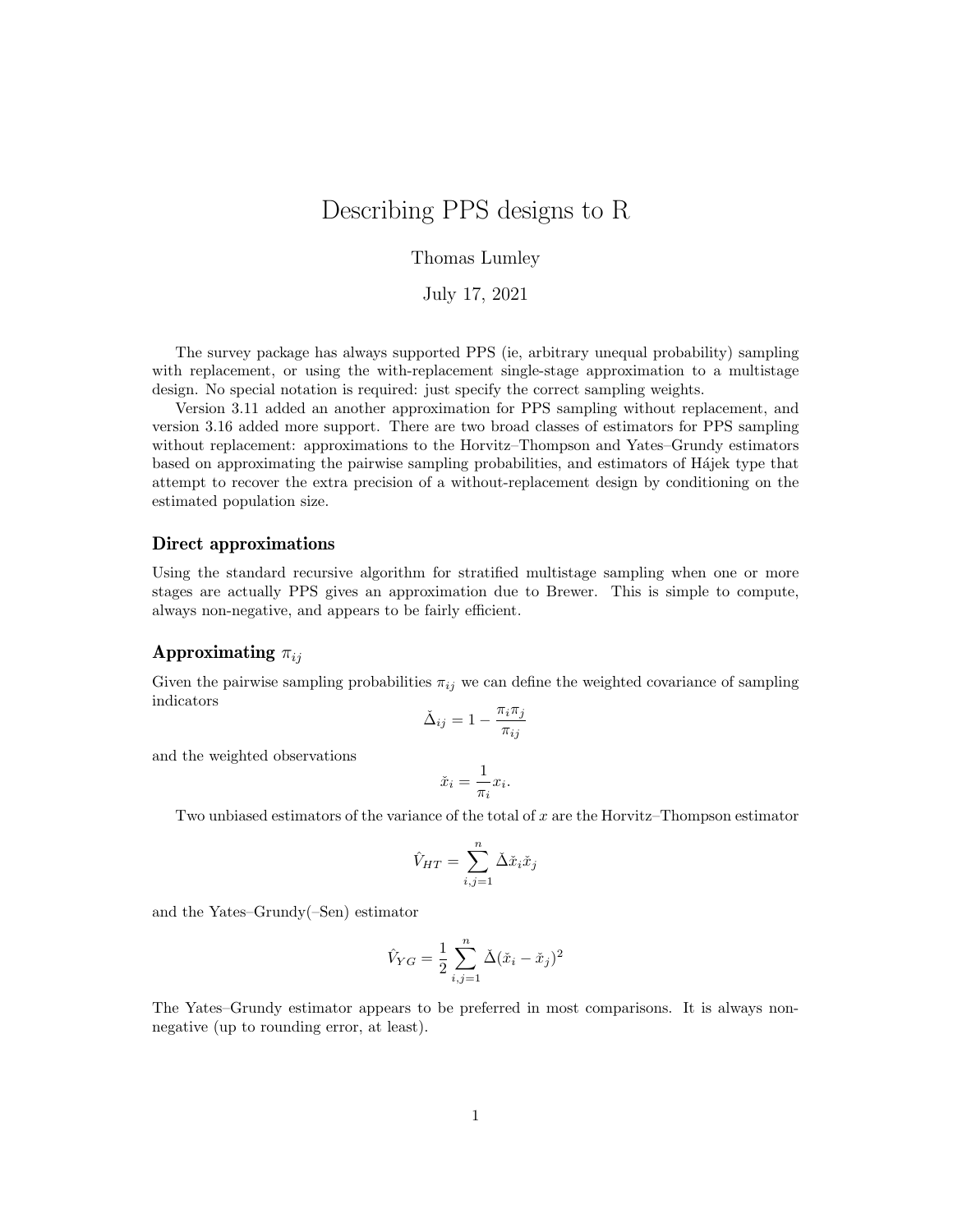In principle,  $\pi_{ij}$  might not be available and various approximations have been proposed. The (truncated) Hartley–Rao approximation is

$$
\check{\Delta}_{ij} = 1 - \frac{n - \pi_i - \pi_j + \sum_{k=1}^{N} \pi_k^2/n}{n - 1}
$$

which requires knowing  $\pi_i$  for all units in the population. The population sum can be estimated from the sample, giving a further approximation

$$
\Delta_{ij} = 1 - \frac{n - \pi_i - \pi_j + \sum_{k=1}^n \pi_k/n}{n - 1}.
$$

that requires only the sample  $\pi_i$ . Overton's approximation is

$$
\check{\Delta}_{ij} = 1 - \frac{n - (\pi_i + \pi_j)/2}{n - 1}
$$

which also requires only the sample  $\pi_i$ .

In practice, given modern computing power,  $\pi_{ij}$  should be available either explicitly or by simulation, so the Hartley–Rao and Overton approximations are not particularly useful.

#### 0.1 Using the PPS estimators

At the moment, only Brewer's approximation can be used as a component of multistage sampling, though for any sampling design it is possible to work out the joint sampling probabilities and use the other approaches. The other approaches can be used for cluster sampling or for sampling of individual units. This is likely to change in the future.

To specify a PPS design, the sampling probabilities must be given in the prob argument of svydesign, or in the fpc argument, with prob and weight unspecified. In addition, it is necessary to specify which PPS computation should be used, with the pps argument. The optional variance argument specifies the Horvitz–Thompson (variance="HT") or Yates–Grundy (variance="YG") estimator, with the default being "HT".

Some estimators require information in addition to the sampling probabilities for units in the sample. This information is supplied to the pps= argument of svydesign using wrapper functions that create objects with appropriate classes. To specify the population sum  $\sum p_i^2/n$  needed for the Hartley–Rao approximation, use HR(), and to specify a matrix of pairwise sampling probabilities use ppsmat(). The function HR() without an argument will use the Hartley–Rao approximation and estimate the population sum from the sample.

The data set election contains county-level voting data from the 2004 US presidential elections, with a PPS sample of size 40 taken using Tillé's splitting method, from the sampling package. The sampling probabilities vary widely, with Los Angeles County having a probability of 0.9 and many small counties having probabilities less than 0.0005.

```
> library(survey)
> data(election)
> summary(election$p)
```
Min. 1st Qu. Median Mean 3rd Qu. Max. 0.0000014 0.0007260 0.0022498 0.0086957 0.0057289 0.9036576

```
> summary(election_pps$p)
```
Min. 1st Qu. Median Mean 3rd Qu. Max. 0.0001429 0.0153794 0.0398065 0.1106639 0.1103490 0.9036576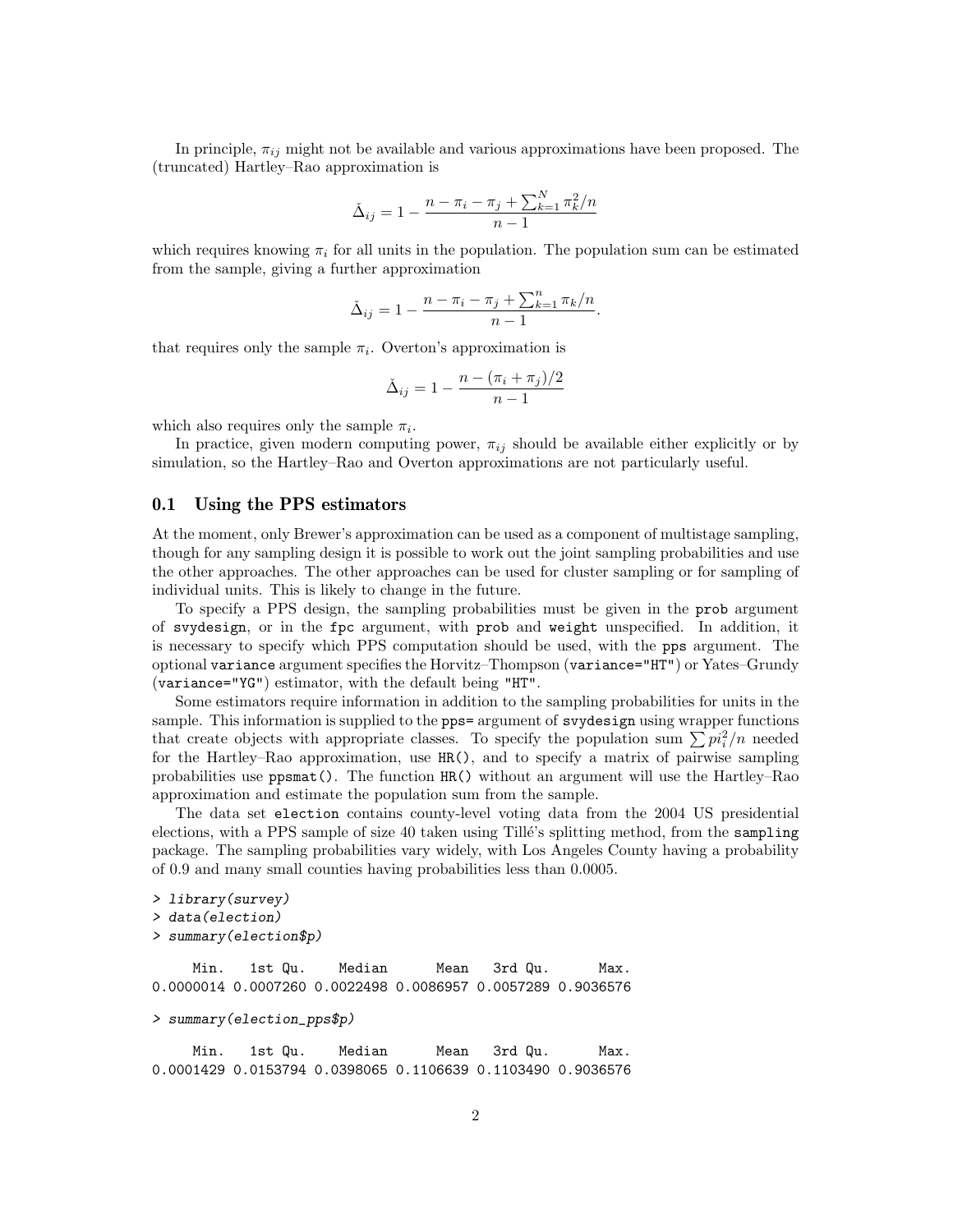Some possible survey design specifications for these data are:

```
> ## Hajek type
> dpps_br<- svydesign(id=~1, fpc=~p, data=election_pps, pps="brewer")
> ## Horvitz-Thompson type
> dpps_ov<- svydesign(id=~1, fpc=~p, data=election_pps, pps="overton")
> dpps_hr<- svydesign(id=~1, fpc=~p, data=election_pps, pps=HR(sum(election$p^2)/40))
> dpps_hr1<- svydesign(id=~1, fpc=~p, data=election_pps, pps=HR())
> dpps_ht<- svydesign(id=~1, fpc=~p, data=election_pps, pps=ppsmat(election_jointprob))
> ## Yates-Grundy type
> dpps_yg<- svydesign(id=~1, fpc=~p, data=election_pps, pps=ppsmat(election_jointprob),variance="
> dpps_hryg<- svydesign(id=~1, fpc=~p, data=election_pps, pps=HR(sum(election$p^2)/40),variance="
> ## The with-replacement approximation
> dppswr <-svydesign(id=~1, probs=~p, data=election_pps)
```
All the without-replacement design objects except for Brewer's method include a matrix  $\Delta$ . These can be visualized with the image() method. These plots use the lattice package and so need show() to display them inside a program:

> show(image(dpps\_ht))



> show(image(dpps\_ov))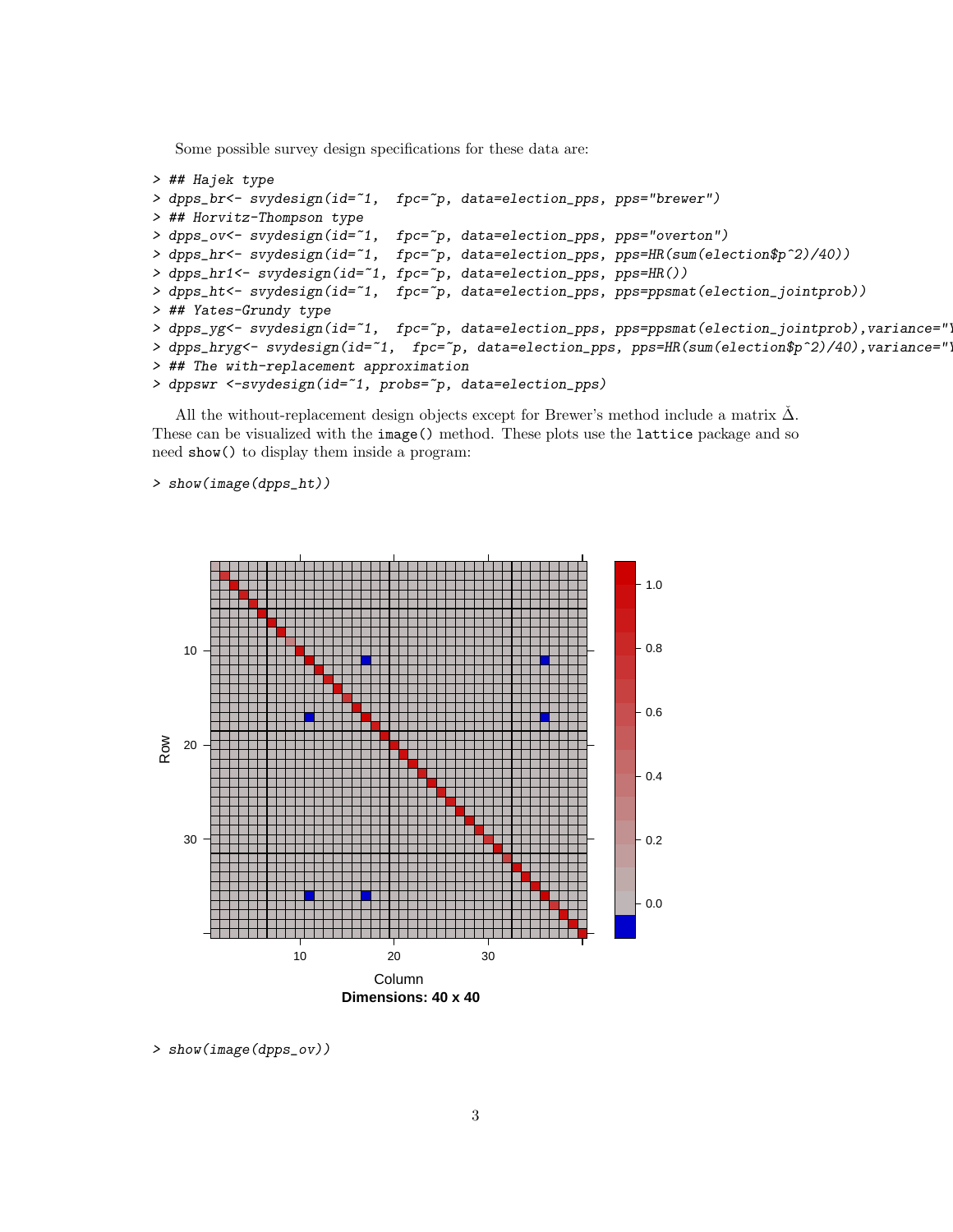

In this example there

are more negative entries in  $\Delta$  with the approximate methods than when the full pairwise sampling matrix is supplied.

The estimated totals are the same with all the methods, but the standard errors are not.

> svytotal(~Bush+Kerry+Nader, dpps\_ht)

total SE Bush 64518472 2604404 Kerry 51202102 2523712 Nader 478530 102326 > svytotal(~Bush+Kerry+Nader, dpps\_yg) total SE Bush 64518472 2406526 Kerry 51202102 2408091 Nader 478530 101664 > svytotal(~Bush+Kerry+Nader, dpps\_hr) total SE Bush 64518472 2624662 Kerry 51202102 2525222 Nader 478530 102793